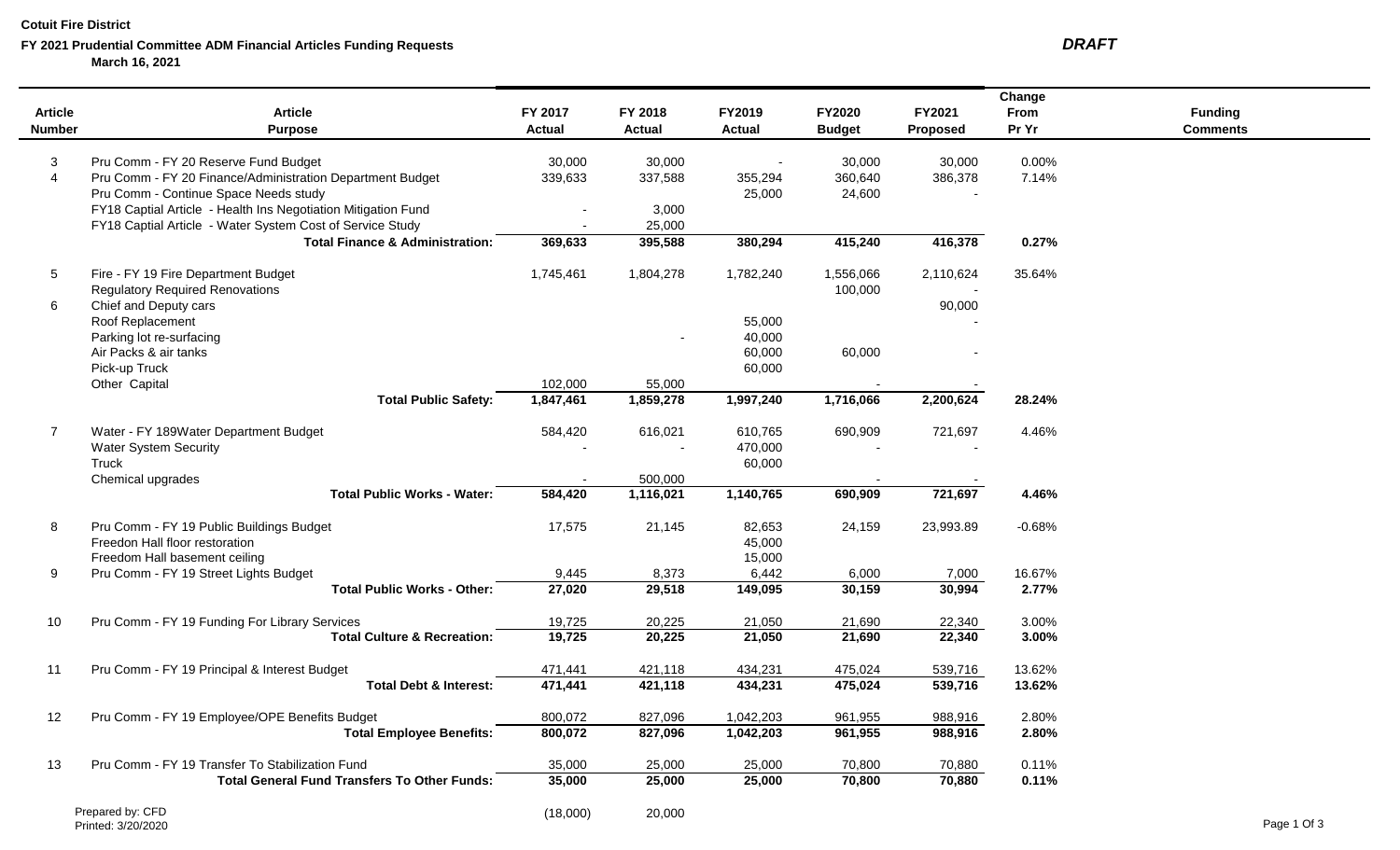**Cotuit Fire District**

# **FY 2021 Prudential Committee ADM Financial Articles Funding Requests** *DRAFT* **March 16, 2021**

| <b>Article</b><br><b>Number</b> | <b>Article</b><br><b>Purpose</b>      | FY 2017<br><b>Actual</b> | FY 2018<br><b>Actual</b> | <b>FY2019</b><br><b>Actual</b> | FY2020<br><b>Budget</b> | FY2021<br><b>Proposed</b> | Change<br><b>From</b><br>Pr Yr | <b>Funding</b><br><b>Comments</b> |
|---------------------------------|---------------------------------------|--------------------------|--------------------------|--------------------------------|-------------------------|---------------------------|--------------------------------|-----------------------------------|
|                                 | <b>Total Other/Petition Articles:</b> | (18,000)                 | 20,000                   |                                |                         |                           | $0.00\%$                       |                                   |
|                                 | <b>TOTALS:</b>                        | 1,136,772                | 4,713,844                | 5,189,878                      | 4,381,843               | 4,991,545                 | 13.91%                         |                                   |